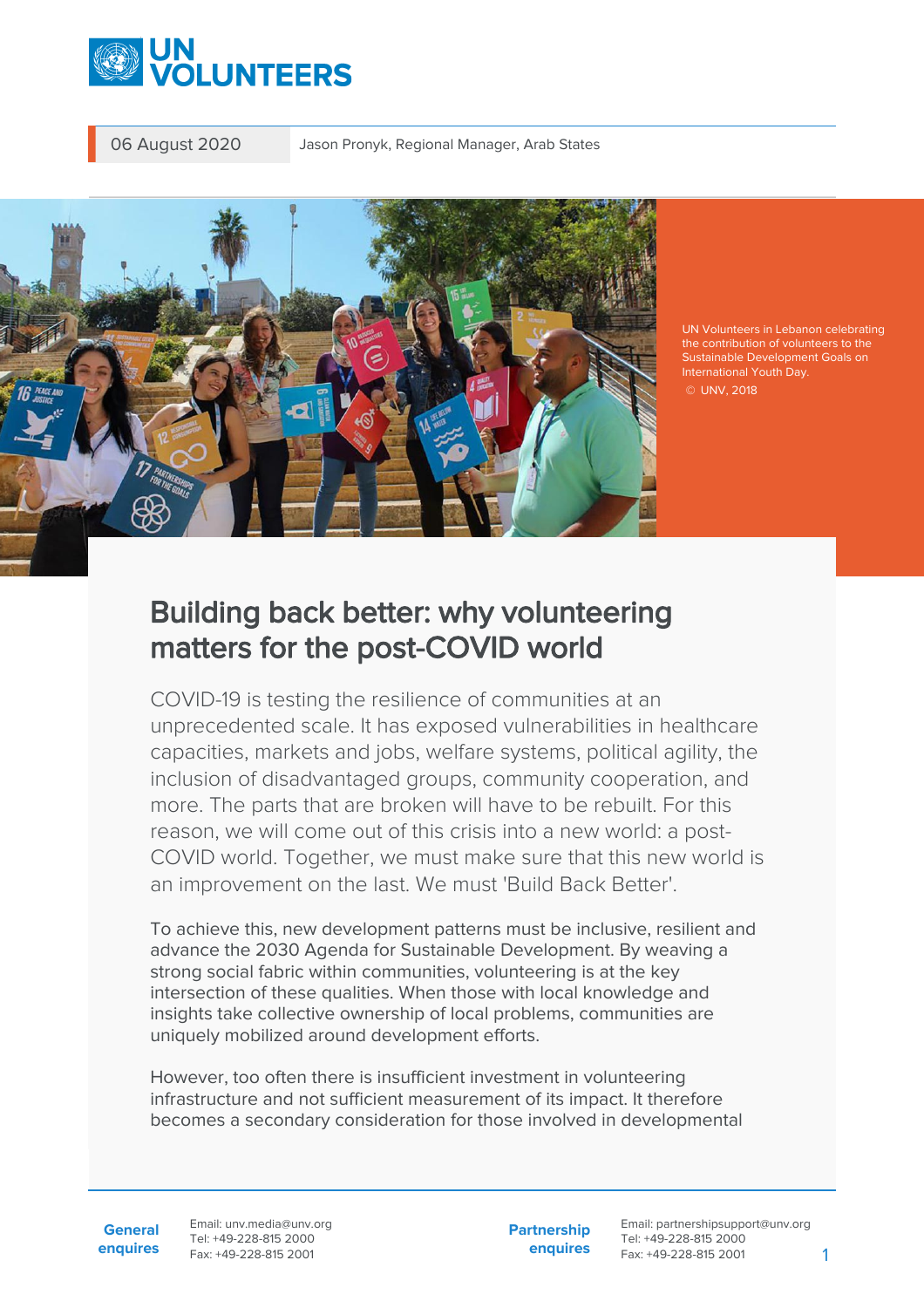

## operations.

Indeed, the United Nations recognizes the role of volunteers and seeks to integrate it in the 'Decade of Action' to achieve sustainable development goals by 2030. Most recently, the UN framework for the immediate socioeconomic response to COVID-19 takes note that 'volunteer groups often play an indispensable leadership role in the response, notably in reaching out to vulnerable people, and in getting to remote places. They can amplify responses.'

For this, perhaps, a global discussion on the future of volunteering could not be more timely. Over four days  $(13<sup>th</sup>-16<sup>th</sup>$  July), the Global Technical Meeting (GTM 2020) on Re-Imaging Volunteering for the 2030 Agenda convened all stakeholders to discuss practices on integrating volunteering into the SDGs, perspectives on reimagining volunteerism and ways to translate this into practice. Through the GTM2020, the world seeks to take action to advance the role of volunteering above and beyond the current model.

Mandated in 2018 by the UN General Assembly, this week's GTM2020 aimed both to inform and to transform the conversation on volunteering. Led by the UN Volunteers (UNV) programme and the International Federation of Red Cross and Red Crescent Societies (IFRC) – and alongside more than 400 representatives from governments, UN entities, and civil society, including academia, volunteer groups, and the private sector; the GTM2020 strived to reimagine the concept of volunteering for the 2030 Agenda.

Many voices from the Arab States region joined the global discussion, with a variety of participants from all the above-mentioned sectors.

Evidence from across the Arab States region, already present in the newly launched [UNV Knowledge Portal on Volunteerism,](http://knowledge.unv.org/) demonstrates how volunteer initiatives contribute to skill development and employability, and how the impact of digital transformation is accelerating the growth of volunteerism.

Through discussion of existing evidence, good practices, and lessons learnt around volunteering, the GTM2020 tried to spearhead new models of volunteering and create a sense of urgency among governments and organizations to integrate volunteering into their action on development.

The vision for volunteering in the Decade of Action for the SDGs requires addressing inequalities in volunteering, new models of volunteer collaboration and considering new measures to support informal volunteering. Volunteerism infrastructure must be developed, initiatives